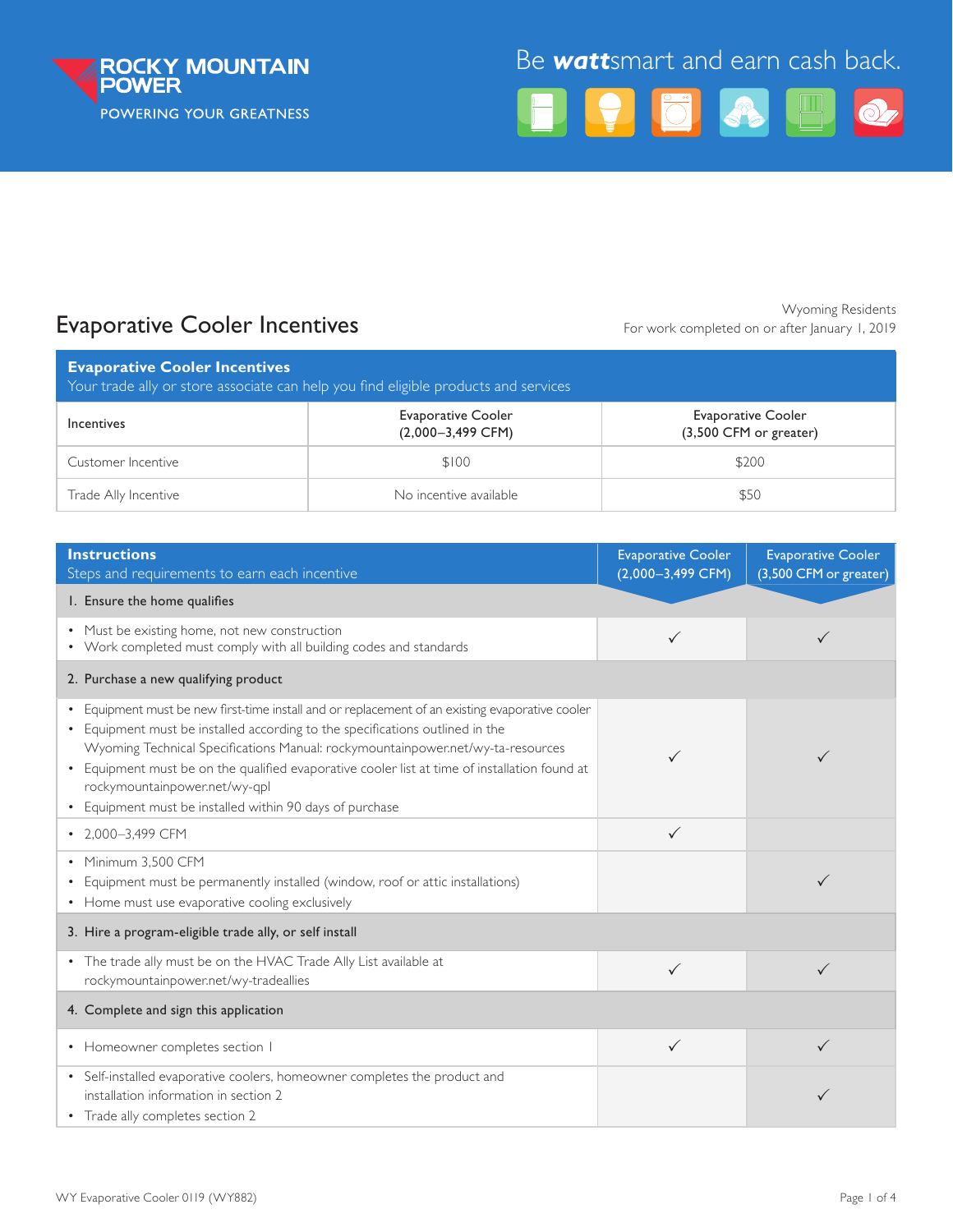| <b>Instructions Continued</b><br>Steps and requirements to earn each incentive                                                                                                                                                                                                                                                          | <b>Evaporative Cooler</b><br>$(2,000-3,499$ CFM) | <b>Evaporative Cooler</b><br>(3,500 CFM or greater) |
|-----------------------------------------------------------------------------------------------------------------------------------------------------------------------------------------------------------------------------------------------------------------------------------------------------------------------------------------|--------------------------------------------------|-----------------------------------------------------|
| 5. Include an itemized receipt or invoice<br>Itemized details must clearly show and describe:                                                                                                                                                                                                                                           |                                                  |                                                     |
| • Product and/or installation costs (materials, labor, service)<br>• Date work initiated<br>• Date work completed<br>• Retailer and/or trade ally business name<br>• Additional components purchased (tubing, supports, hangers, valves, ducting)                                                                                       |                                                  |                                                     |
| 6. Submit all documents within 90 days of the qualifying service completion date<br>Make copies for your records. Documents to mail include:                                                                                                                                                                                            |                                                  |                                                     |
| • This completed and signed application<br>• Itemized receipt or invoice<br>• W-9 tax form for businesses and non-individual customers, including landlords,<br>applying for incentives<br>• Third Party Payment Addendum (only for homeowners and other third-party<br>entities not listed on the account and applying for incentives) |                                                  |                                                     |

# SECTION 1 - Homeowner completes and submits with section 2

### Incentive Selection

I am applying for this incentive: Q Evaporative cooler (2,000–3,499 CFM) Q Evaporative Cooler (3,500 CFM or greater)

| Homeowner and Property Information                                                                                       |                                        |                                                          |                                                |       |                                                               |                    |  |             |
|--------------------------------------------------------------------------------------------------------------------------|----------------------------------------|----------------------------------------------------------|------------------------------------------------|-------|---------------------------------------------------------------|--------------------|--|-------------|
| Utility account number                                                                                                   |                                        |                                                          |                                                |       |                                                               |                    |  |             |
| Name on utility account                                                                                                  |                                        |                                                          |                                                |       |                                                               |                    |  |             |
| Address where product was installed                                                                                      |                                        |                                                          | City                                           |       |                                                               | ZIP code<br>State  |  |             |
| Address where incentive check should be mailed                                                                           |                                        | City                                                     |                                                | State | ZIP code                                                      |                    |  |             |
| Daytime phone for questions about your application<br>Email address for questions about your application                 |                                        |                                                          |                                                |       |                                                               |                    |  |             |
| Square footage of home                                                                                                   | Year home built                        |                                                          |                                                |       |                                                               |                    |  |             |
| Home type: $\Box$ Single family home<br>$\Box$ Manufactured home                                                         |                                        |                                                          |                                                |       |                                                               |                    |  |             |
| Home's previous primary cooling source (select one)                                                                      |                                        |                                                          |                                                |       |                                                               |                    |  |             |
| $\Box$ Central air conditioner                                                                                           | $\Box$ Evaporative cooler              |                                                          | $\Box$ Electric heat pump (ducted or ductless) |       |                                                               |                    |  | $\Box$ None |
| Home's current primary cooling source (select one)                                                                       |                                        |                                                          |                                                |       |                                                               |                    |  |             |
| $\Box$ Central air conditioner                                                                                           |                                        | $\Box$ This evaporative cooler                           |                                                |       | $\Box$ Electric heat pump (ducted of ductless)<br>$\Box$ None |                    |  |             |
| Home's primary heating source (select one)                                                                               |                                        |                                                          |                                                |       |                                                               |                    |  |             |
| $\Box$ Electric baseboard                                                                                                |                                        | Electric ceiling or wall heat<br>$\Box$ Electric furnace |                                                |       | Natural gas furnace                                           |                    |  |             |
| $\Box$ Ductless heat pump                                                                                                |                                        | Electric ducted heat pump<br>$\Box$ Other                |                                                |       |                                                               |                    |  |             |
| $\Box$ No<br>Did home's primary heating source serve at least 80% of the home's conditioned living space? $\Box$ Yes     |                                        |                                                          |                                                |       |                                                               |                    |  |             |
| $\Box$ (Optional) I decline to receive additional energy-efficient product incentive information                         |                                        |                                                          |                                                |       |                                                               |                    |  |             |
| How did you hear about cash incentives for energy-efficient products and services for your home? (select all that apply) |                                        |                                                          |                                                |       |                                                               |                    |  |             |
| $\Box$ Friend/family<br>$\Box$ Trade ally/store staff                                                                    | $\Box$ Utility website<br>$\Box$ Other |                                                          | $\Box$ Print ad                                |       |                                                               | $\Box$ TV/radio ad |  |             |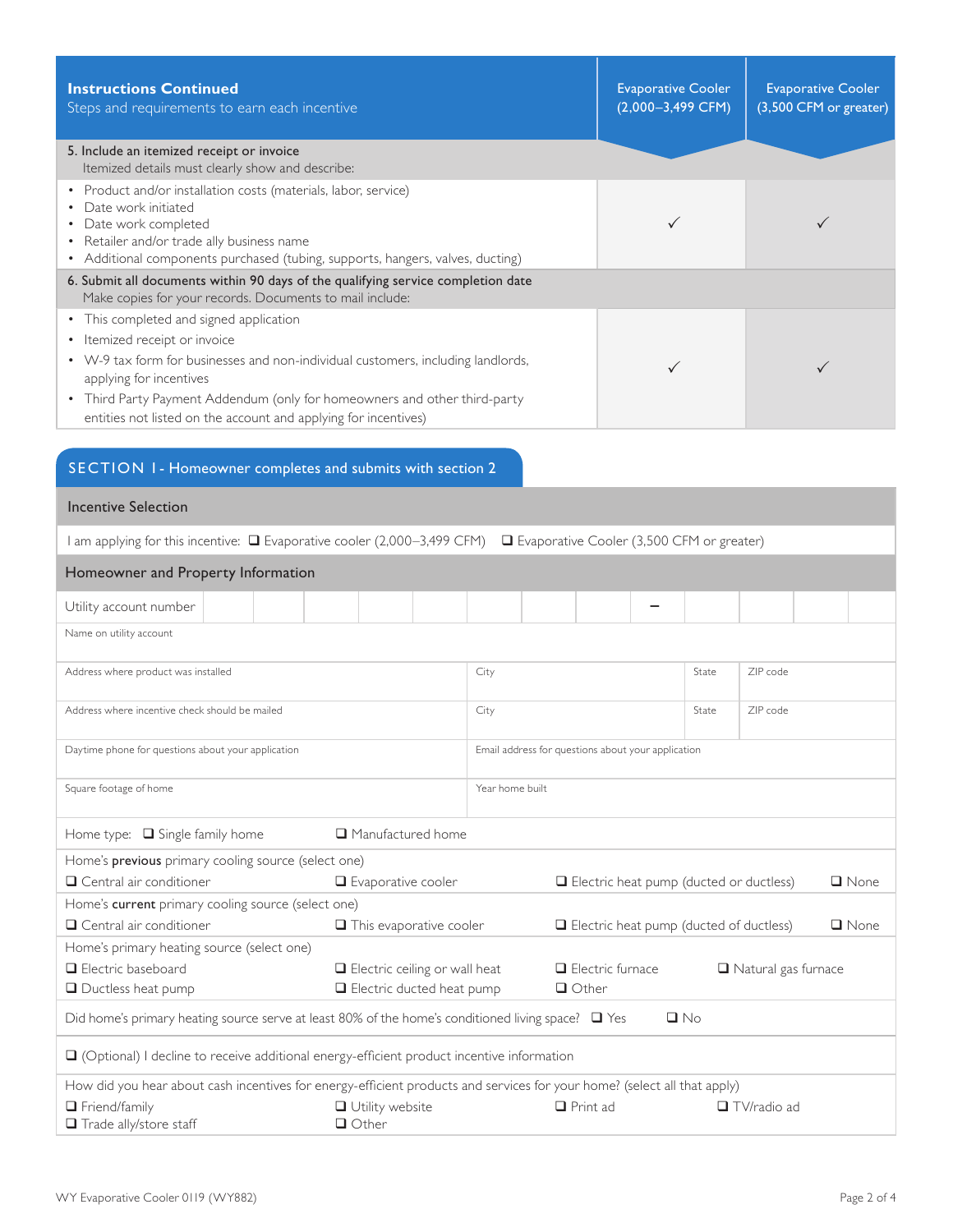### Homeowner's Acceptance of Terms

I hereby certify that all information is accurate including claims of customer and equipment information. I confirm that the improvements I installed were not required by code. I understand that information related to the completeness of my application may be shared with contractors. I also understand that the status of my application may be shared with third parties on an aggregated basis. I have read all terms and conditions and acknowledge that Rocky Mountain Power may verify all the information provided. Incentive checks are paid to the Rocky Mountain Power account holder. Customers are responsible for payment to contractors.



Customer signature

| Date |  |
|------|--|
|      |  |

## SECTION 2 - Trade ally completes and submits with section 1

| Trade Ally Information<br>If self-installed, do not complete this section | <b>Evaporative Cooler</b><br>$(2,000-3,499$ CFM) |       | <b>Evaporative Cooler</b><br>(3,500 CFM or greater) |
|---------------------------------------------------------------------------|--------------------------------------------------|-------|-----------------------------------------------------|
| Trade ally business name                                                  |                                                  |       |                                                     |
| Mailing address                                                           | City                                             | State | ZIP code                                            |
| Technician's name                                                         | Daytime phone number                             |       |                                                     |

| Product and Installation Information<br>Section to be completed by installer of evaporative cooler                          | <b>Evaporative Cooler</b><br><b>Evaporative Cooler</b><br>$(2,000-3,499$ CFM)<br>(3,500 CFM or greater) |  |  |  |  |
|-----------------------------------------------------------------------------------------------------------------------------|---------------------------------------------------------------------------------------------------------|--|--|--|--|
| Installer of evaporative cooler $\Box$ Homeowner<br>$\Box$ Program-eligible trade ally (trade ally must complete section 2) |                                                                                                         |  |  |  |  |
| Date work initiated                                                                                                         | Date work completed                                                                                     |  |  |  |  |
| Model Number                                                                                                                | Serial Number                                                                                           |  |  |  |  |
| Was the duct work installed with the installation of the evaporative cooler? $\Box$ Yes<br>$\Box$ No                        |                                                                                                         |  |  |  |  |

#### Trade Ally's Acceptance of Terms

**SI** 

I hereby certify that all information is accurate including claims of customer and equipment information. I have read all terms on this application and acknowledge that Rocky Mountain Power may verify all the information provided. Customer personal information and account number will not be shared with contractors or their representatives. The status of customer incentive applications that are missing required information or were not qualified may be shared only with the contractor or their representatives associated with each individual incentive application.

|                | Trade ally signature | Date |
|----------------|----------------------|------|
| <b>GN HERE</b> |                      |      |
|                |                      |      |